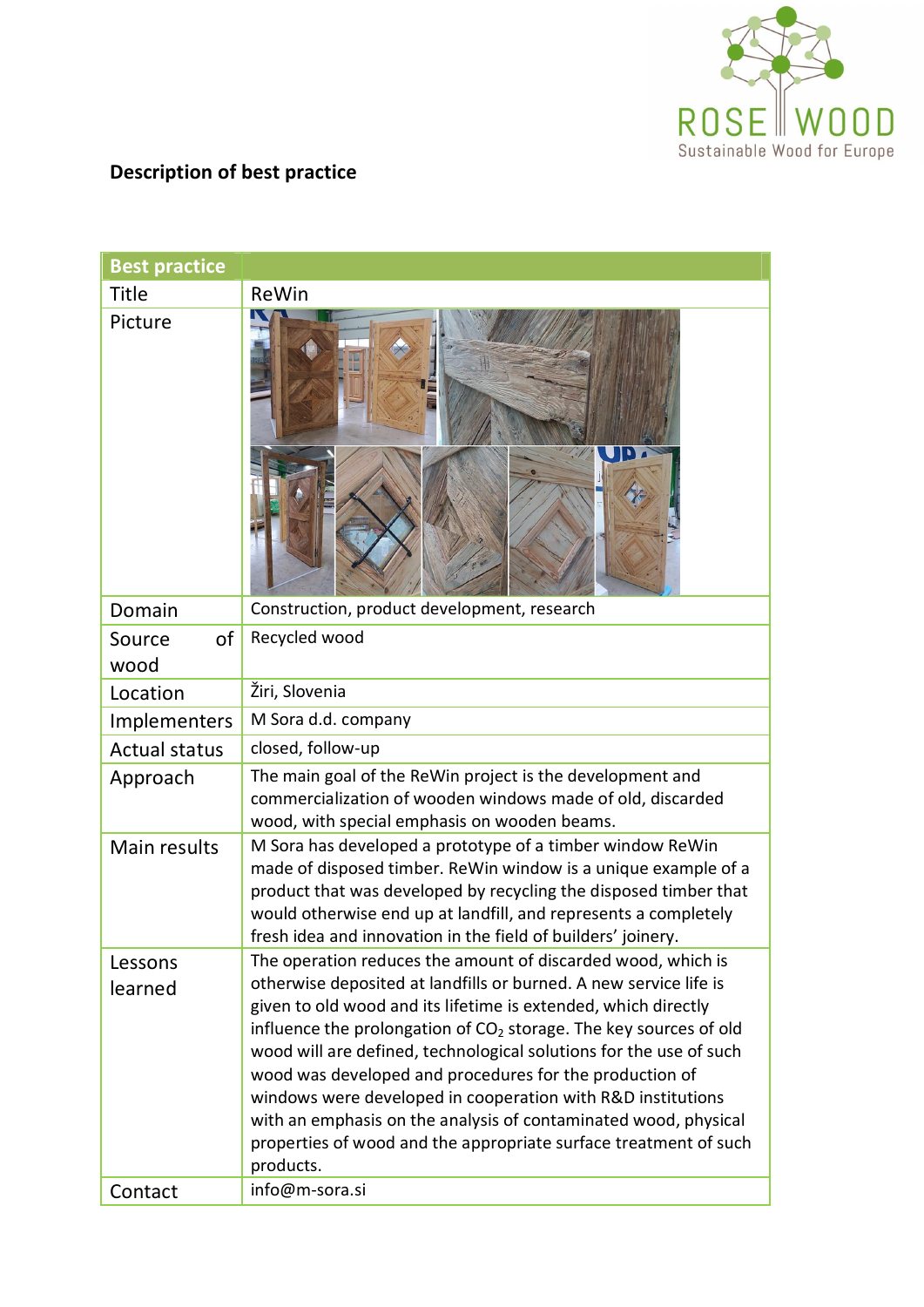

| information        |                                                                              |
|--------------------|------------------------------------------------------------------------------|
| Link to<br>website | http://www.m-sora.si/en/<br>https://cordis.europa.eu/news/rcn/130475 en.html |
| Code               | BP SLO 01                                                                    |